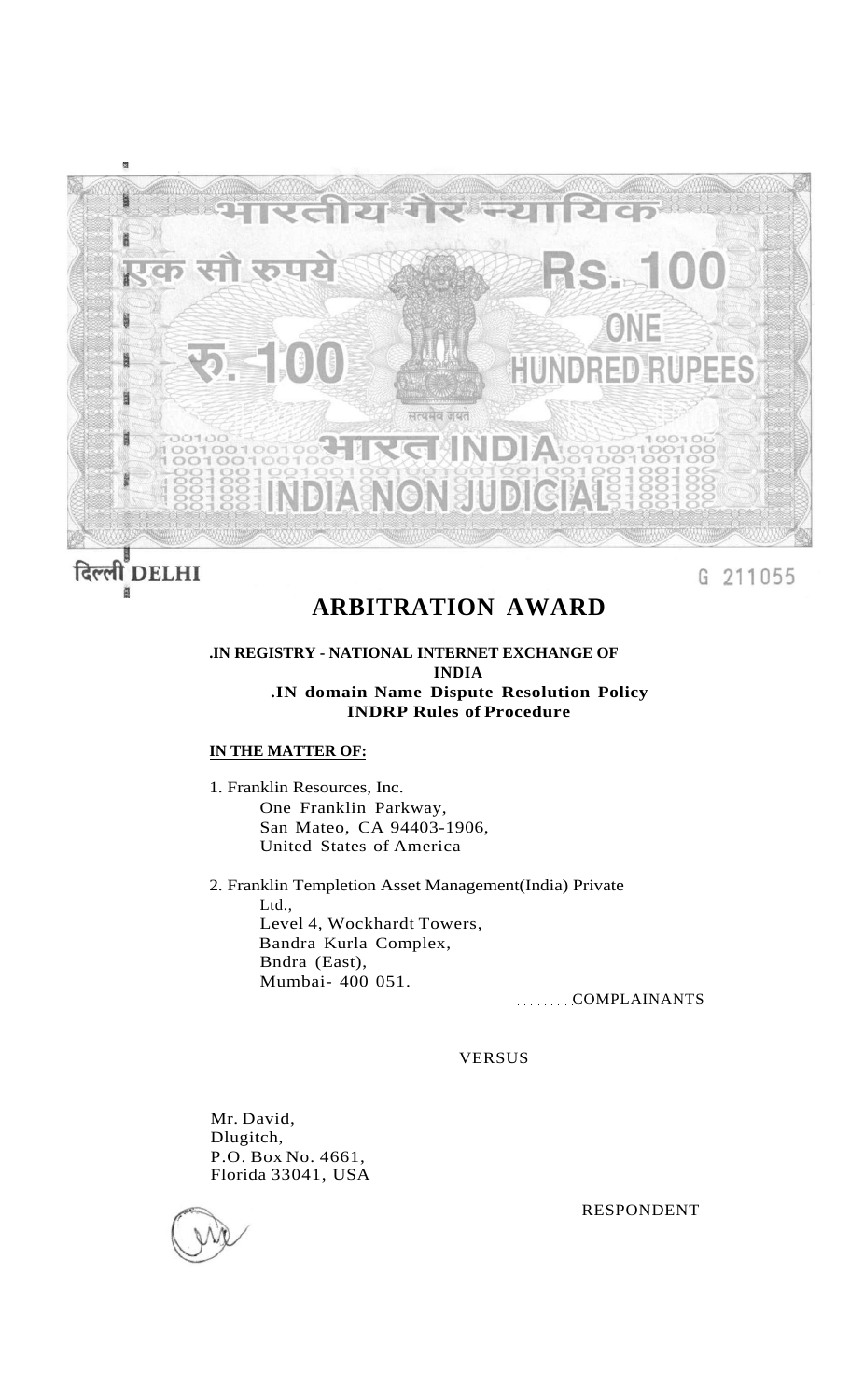#### **The Parties: 1**

The Complainants are:-

- 1. Franklin Resources, Inc. One Franklin Parkway, San Mateo, CA 94403-1906, United States of America and
- 2. Franklin Templetion Asset Management(lndia) Private Ltd., Level 4, Wockhardt Towers, Bandra Kurla Complex, Bndra (East), Mumbai- 400 051.

The Respondent is Mr. David, Dlugitch, P.O. Box No. 4661, Florida 33041, USA

#### **The Domain Name and Registrar 2.**

The dispute domain name [www.franklintempleton.in i](http://www.lranklintemplcton.in)s registered with #1 Indian Domains dbaMITSU.IN.

#### **Procedural History 3.**

The Complaint was filed with the .In Registry, National Exchange of India (NIXI), against Mr. David, Dlugitch, P.O. Box No. 4661, Florida 33041, USA. The NIXI verified that the Complaint together with the annexures to the Complaint and satisfied the formal requirements of the .in Domain Name Dispute Resolution Policy ("The Policy") and the Rules of Procedure ("The Rules").

In accordance with the Rules, Paragraph-2(a) and 4(a), NIXI formally notified the Respondent of the Complaint and appointed me as a Sole Arbitrator for adjudicating upon the dispute in accordance with The Arbitration and Conciliation Act, 1996, Rules framed thereunder, .in Dispute Resolution Policy and Rules framed there under on 9th December, 2008, The parties were notified about



3.1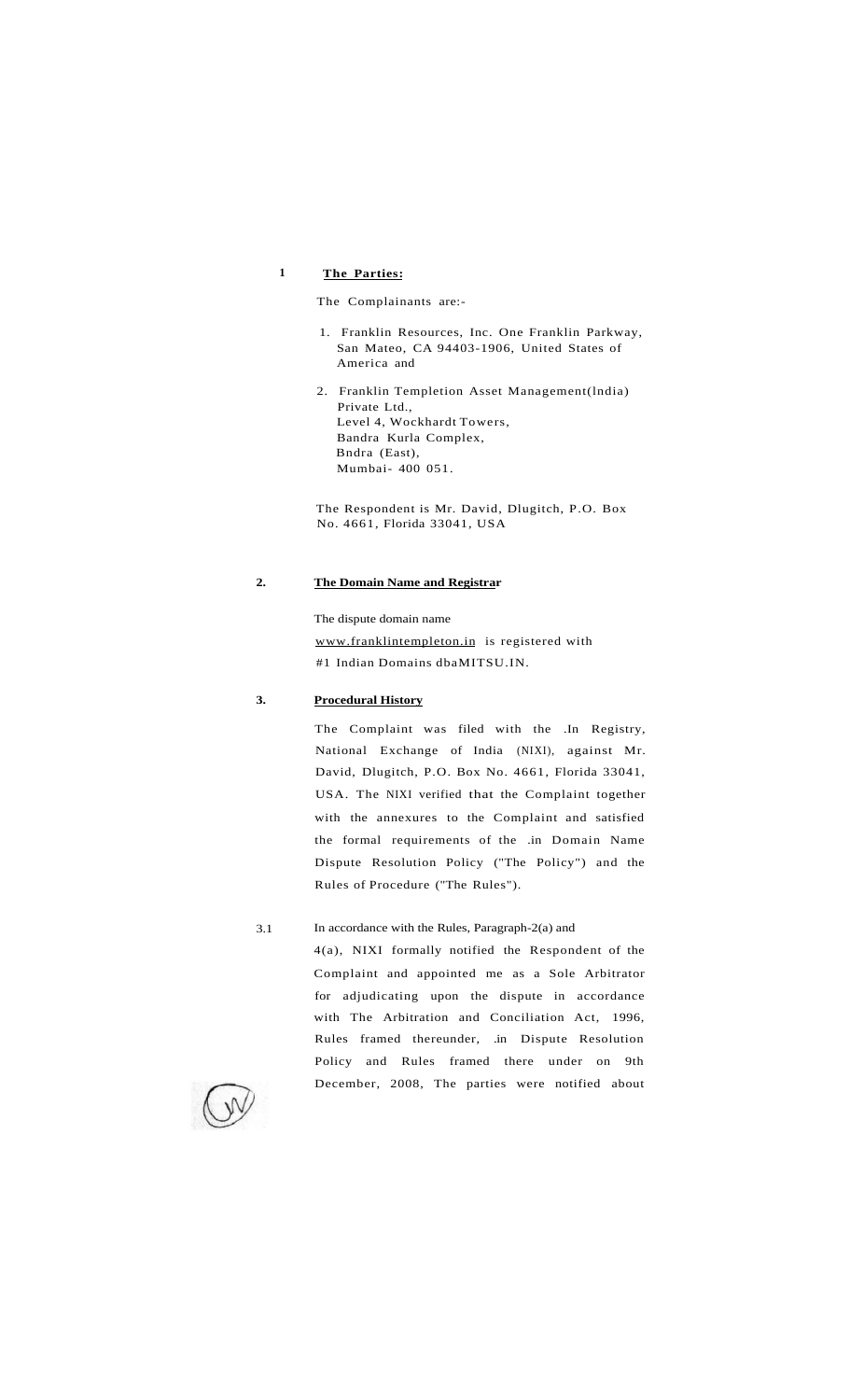the appointment of Arbitrator on  $11<sup>th</sup>$  December, 2008.

- The Panel has submitted the Statement of Acceptance and Declaration of Impartiality and Independence, as required by NIXI to ensure compliance with the Rules (paragraph-6). The arbitration proceedings commenced on  $11<sup>th</sup>$ December, 2008, In accordance with the rules, paragraph 5(c). The Respondent was notified by me about the commencement of arbitration proceedings and the due date for filing his response, 3.2
- The Respondent failed and/or neglected and/or omitted to file any response to the Complaint within stipulated time of 10 days as was granted to him under the notice by e-mail dated 11th December, 2008. The Respondent was again granted final opportunity to file its response within 7 days time commencing on  $24<sup>th</sup>$  December, 2008. The Respondent, however, did not file any reply to the Complaint filed on behalf of the Complainant. 3.3
	- The Panel considers that according to Paragraph-9 of the Rules, the language of the proceedings should be in English. In the facts and circumstances, in-person hearing was not considered necessary for deciding the Complaint and consequently, on the basis of the statements and documents submitted on record, the present award is passed.
- The present award is passed within the period of 60 days from the date of commencement of Arbitration proceedings as per Paragraph-5 of the rules. 3.5



3.4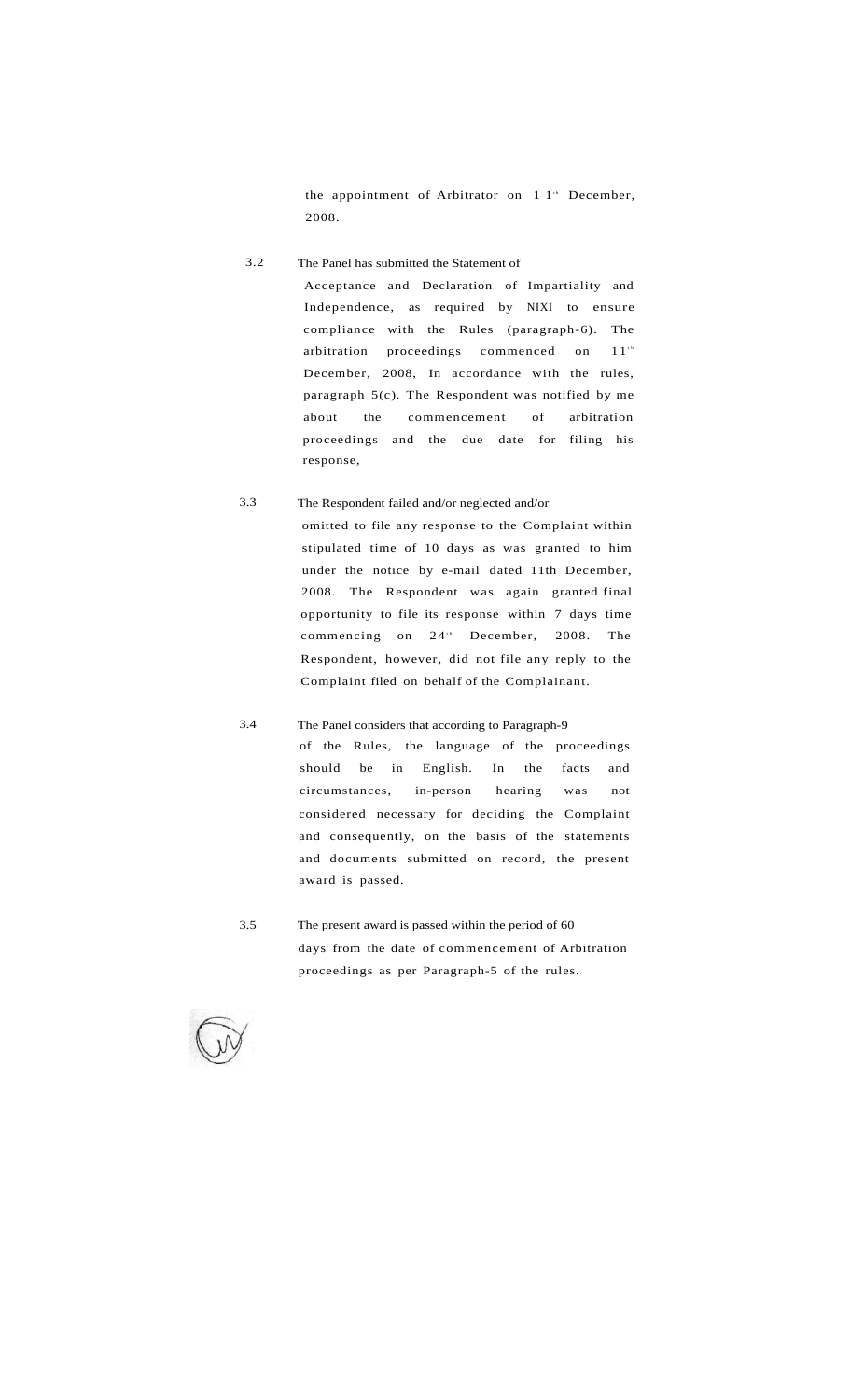# **4. FACTUAL BACKGROUND**

4,1 The Complainants in these administrative proceedings are (i) Franklin Resources, Inc. One Franklin Parkway, San Mateo, CA 94403-1906, United States of America and (ii) Franklin Templetion Asset: Management(India) Private Ltd., Level 4, Wockhardt Towers, Bandra Kurla Complex, Bndra (East), Mumbai- 400 051.

#### The Complainant requests arbitration proceedings

in accordance with the Arbitration and Conciliation Act, 1996, .in Dispute Resolution Policy and rules framed thereunder and any bye-laws, rules and guidelines framed thereunder and any law that the Arbitrator deems to be fit and applicable to the proceedings.

### 4.2 The Complainant No. 1 i.e. Franklin Resources ,

Inc. is a corporation organized and existing under the laws of the State of Delaware, of One Franklin Parkway, San Mateo, CA 94403-1906, United States of America.

# 4.3 The Complainant No. 2 i.e. Franklin Templeton

Asset Management (India) Private Ltd. (FTAMIL) trades it origin/ownership to Complainant No. 1 through various subsidiaries/affiliates of Franklin Resources, Inc. and is registered with Securities and Exchange Board of India to act as an Investment Manger of the various schemes of Franklin Templeton Mutual Fund and also to provide portfolio management services to various individual and institutional clients. The Complainant No. 2 was originally known as Templeton Asset Management India Pvt. Ltd. and was incorporated with the Registrar of Companies,

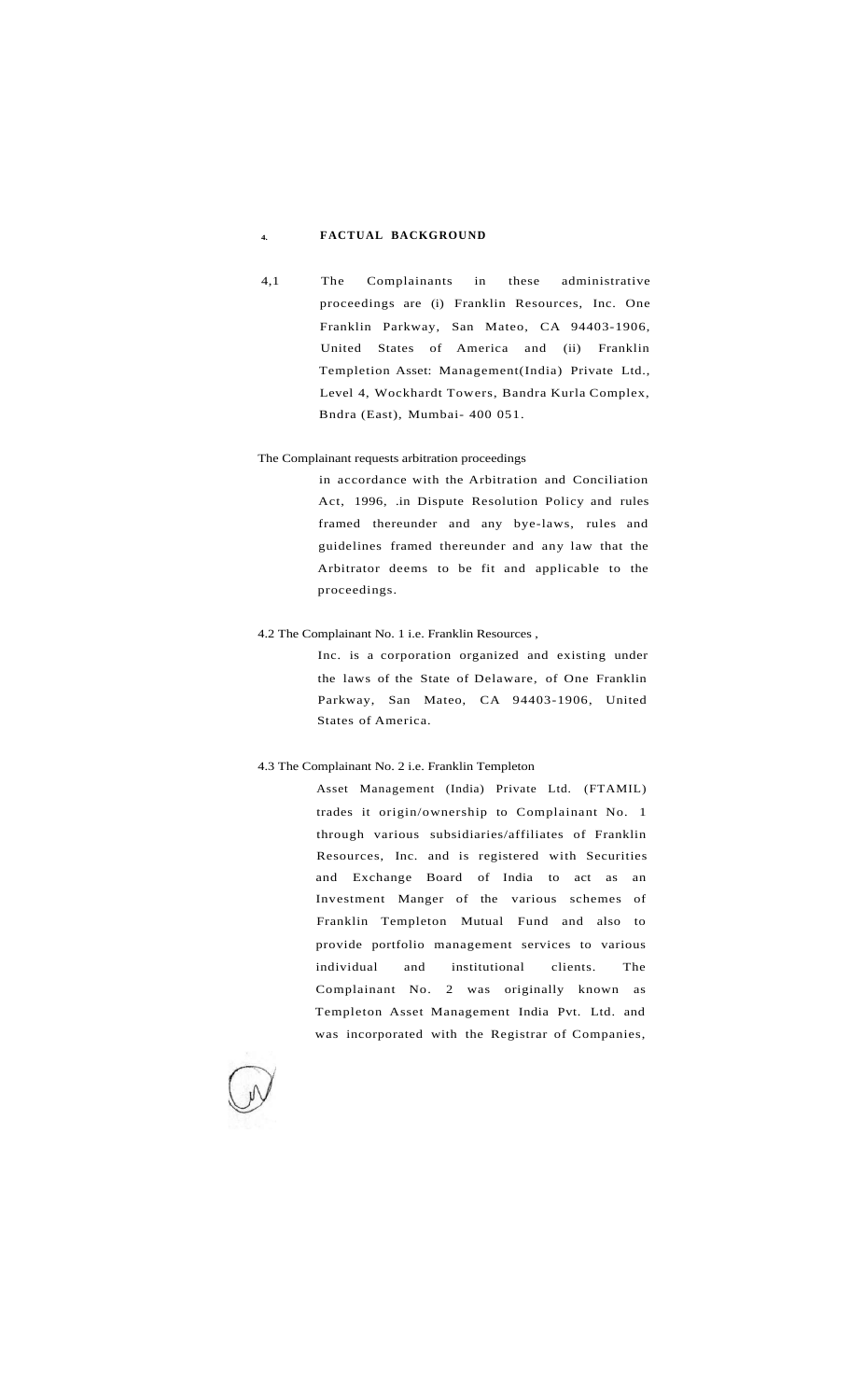Mumbai on October 6, 1995. Subsequently, it changed its name to Franklin Templeton Asset Management India Pvt. Ltd. on March 15, 2004.

#### The predecessors of Complainant No. 1 and its 4,4

subsidiaries have been engaged in the investment management and fund administration services since the year 1947 in the U.S.A. The Complainant No. 1 was incorporated in the year 1969 and originated its mutual fund business with 'FRANKLIN' family of funds. They expanded their business, in part, by acquiring companies engaged in the investment management and/or related services business.

#### The Complainant No. 1 through wholly owned 4.5

direct and indirect subsidiaries around the world provides diversified investment management and fund administration services; sponsored investment products and banking/financial services. It offers, inter alia, sponsored investment products, i.e. a comprehensive range of investment choices including domestic and global/international equity, hybrid, fixed-income, real estate and money market mutual funds as well as other investment products, which are sold to the public under the TEMPLETON', 'FRANKLIN', 'MUTUAL SERIES', BISSETT', 'FIDUCIARY TRUST', and 'DARBY' brand names.

In India, Complainant No. 1 's operations are being carried on primarily through the Complainant No. 2, It is submitted that Complainant No. l's entry into the India was marked with the launch of the TEMPLETON INDIA GROWTH FUND' in the year 1996, and since then, the business has grown at a steady pace. With a variety .of successful investment 4,6

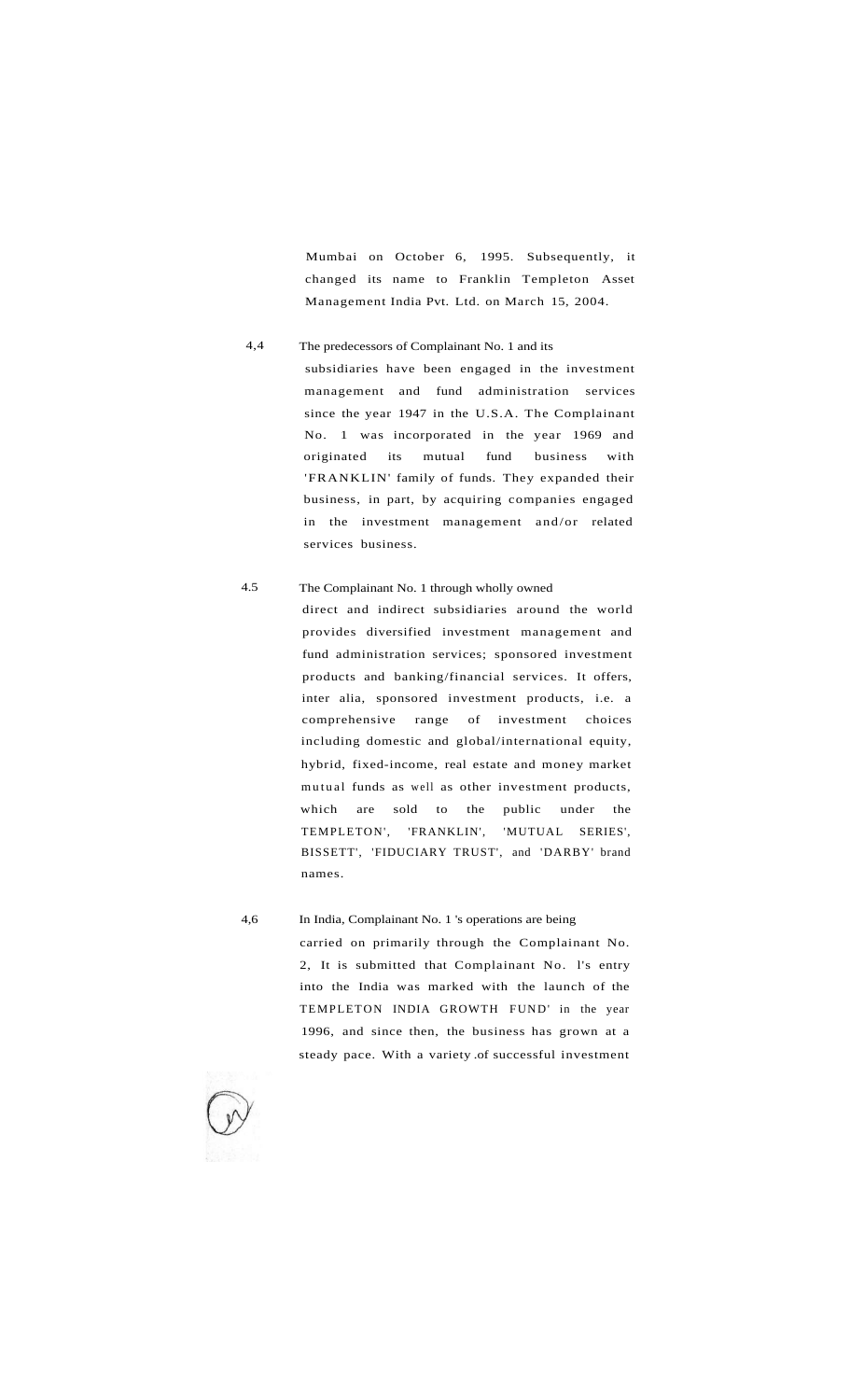schemes under the mark(s)/name(s) TEMPLETON' and/or 'FRANKLIN' on account of Complainants' expertise in asset management and diversified investments in a wide range of sectors, Franklin Templeton Asset Management (India) Pvt. Ltd. today ranks amongst the top fund housed in India.

### 4.7 The Complainant asserts that 'FRANKLIN

TEMPLETON' forms part of the corporate name of several of several subsidiaries/affiliates of Complainant No. 1 and serves as the principal trade mark and domain name. With a view to protect their trade mark/trade name/domain name 'FRANKLIN TEMPLETON', the Complainants have obtained trade mark registrations for the same in numerous countries of the world including India. A list of worldwide registrations for the trade mark 'FRANKLIN TEMPLETON' in the name of the Complainant/their affiliates/subsidiaries has been annexed to the Complaint. The Complainant has also filed copies of the certificates of registration in respect of the Complainant's trade mark/name 'FRANKLIN TEMPLETON' from few jurisdictions such as Australia, Canada, CTM, New Zealand, the UK, the USA and the WIPO.

#### 4.8 In India, the Complainant No. 2 is the proprietor of

the trade marks 'FRANKLIN', 'TEMPLETON' as well as 'FRANKLIN TEMPLETON' as detailed in the list produced hereinbelow:

| No. | Trade Mark      | <b>Registration Clas Goods</b> |     |                                                     | <b>Status</b>                     |
|-----|-----------------|--------------------------------|-----|-----------------------------------------------------|-----------------------------------|
|     |                 | No./Date                       | s   |                                                     |                                   |
| -1. | <b>FRANKLIN</b> | 779431                         | .16 | Paper, printed Renew<br>matter,<br>stationery, etc. | ed<br>up<br>to                    |
|     |                 |                                |     |                                                     | Novem<br>$\frac{1}{24}$ ,<br>2017 |

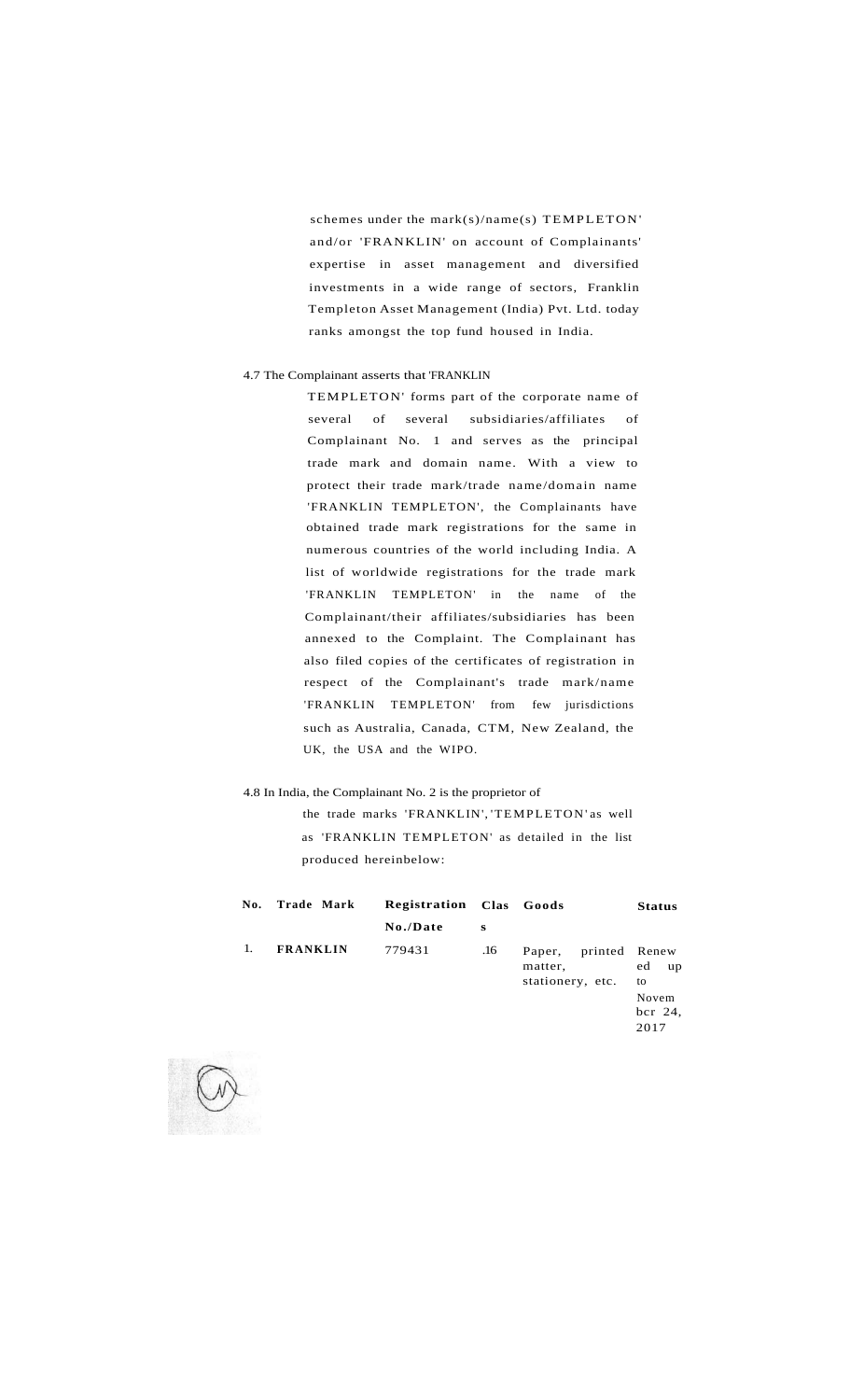| 2. | <b>FRANKLIN</b><br><b>TEMPLETON</b>        | 779432<br>dated<br>November<br>24,1997   | 16 | printed<br>Paper,<br>matter,<br>stationery, etc.                                                                                                                                                                                                                                                                                                                                                                                                                                                                                                                                                                                                                                                                                                                           | Renew<br>cd<br>up<br>to<br>Novem<br>ber 24,                                 |
|----|--------------------------------------------|------------------------------------------|----|----------------------------------------------------------------------------------------------------------------------------------------------------------------------------------------------------------------------------------------------------------------------------------------------------------------------------------------------------------------------------------------------------------------------------------------------------------------------------------------------------------------------------------------------------------------------------------------------------------------------------------------------------------------------------------------------------------------------------------------------------------------------------|-----------------------------------------------------------------------------|
| 3. | <b>FRANKLIN</b><br>MUTUAL<br><b>SERIES</b> | 1248878<br>dated<br>November<br>11, 2003 | 36 | Financial<br>and<br>investment<br>management<br>services<br>and<br>administration,<br>advisory,<br>analysis,<br>consultation,<br>record keeping<br>and<br>information<br>services<br>relating thereto,<br>mutual<br>fund<br>investment<br>services,<br>transfer<br>agent<br>services,<br>investment<br>underwriting<br>services.<br>securities<br>brokerage<br>services,<br>investment<br>trust<br>services,<br>issue<br>and<br>administration<br>of life insurance<br>annuity<br>and<br>contracts.<br>reinsurance<br>οf<br>life<br>insurance<br>annuity<br>and<br>of<br>contracts<br>licensed<br>other<br>insurers,<br>administration<br>of<br>investment<br>accounts which<br>fund<br>the<br>benefits<br>underlying<br>life<br>insurance<br>and<br>annuity<br>contracts. | 2017<br>Renew<br>ed<br>ur<br>to<br>Novem<br>ber 11,<br>2017<br>$\mathbf{I}$ |
| 4. | <b>FRANKLIN</b>                            | 1248879<br>dated<br>November<br>11,2003  | 36 | Financial<br>and<br>investment<br>management<br>services<br>and                                                                                                                                                                                                                                                                                                                                                                                                                                                                                                                                                                                                                                                                                                            | Renew<br>cd<br>up<br>to<br>Novem                                            |
|    |                                            |                                          |    |                                                                                                                                                                                                                                                                                                                                                                                                                                                                                                                                                                                                                                                                                                                                                                            |                                                                             |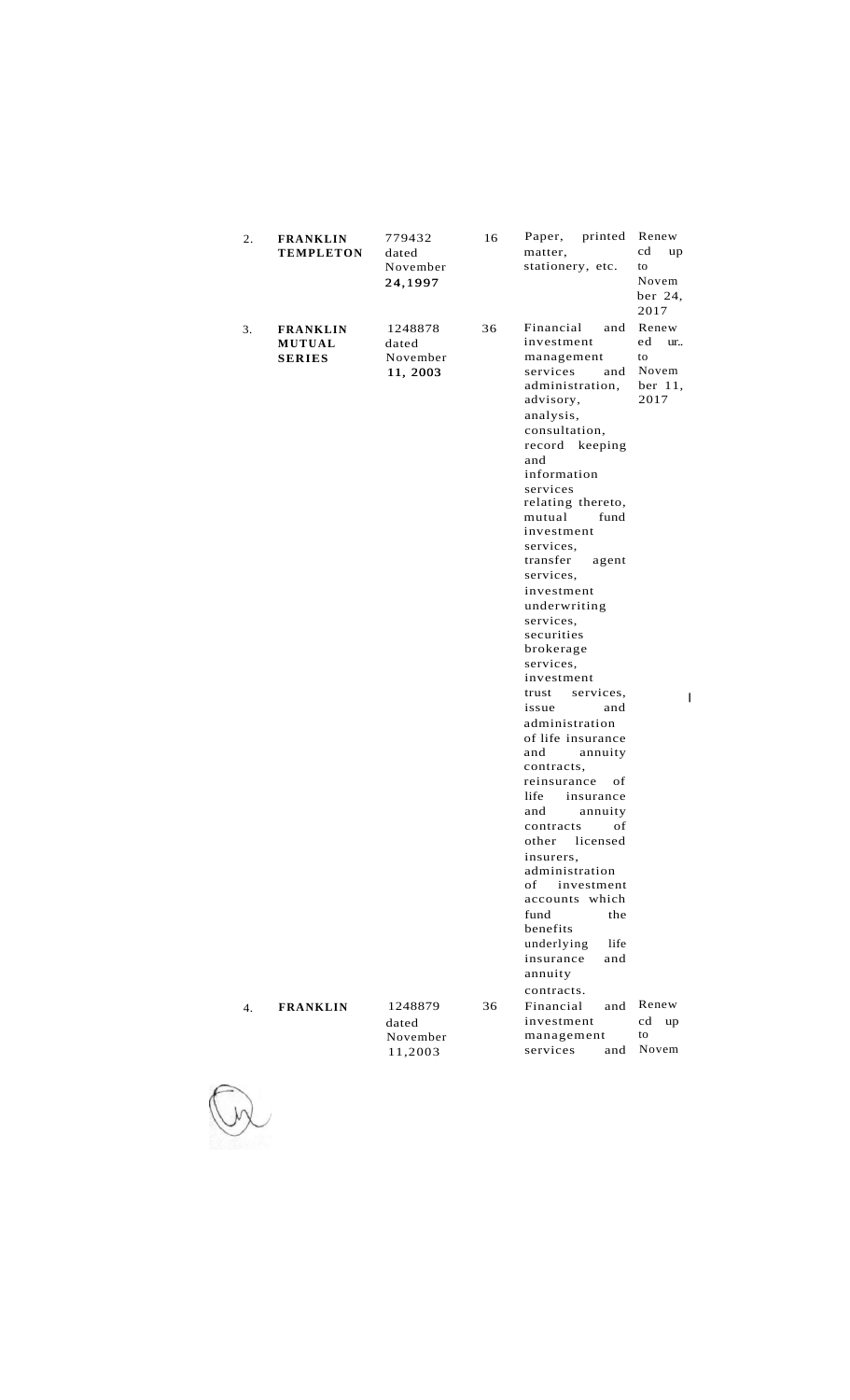|                  |          |                  | administration,                                | ber 11,                                                                                                                                                                                                                        |
|------------------|----------|------------------|------------------------------------------------|--------------------------------------------------------------------------------------------------------------------------------------------------------------------------------------------------------------------------------|
|                  |          |                  | advisory,<br>analysis,                         | 2013                                                                                                                                                                                                                           |
|                  |          |                  | record keeping<br>and                          |                                                                                                                                                                                                                                |
|                  |          |                  | services<br>relating thereto,                  |                                                                                                                                                                                                                                |
|                  |          |                  | mutual<br>fund<br>investment                   |                                                                                                                                                                                                                                |
|                  |          |                  | transfer<br>agent                              |                                                                                                                                                                                                                                |
|                  |          |                  | investment<br>underwriting                     |                                                                                                                                                                                                                                |
|                  |          |                  | securities<br>brokerage                        |                                                                                                                                                                                                                                |
|                  |          |                  | investment<br>trust services,                  |                                                                                                                                                                                                                                |
|                  |          |                  | administration<br>of life insurance            |                                                                                                                                                                                                                                |
|                  |          |                  | and annuity<br>contracts,<br>reinsurance<br>οf |                                                                                                                                                                                                                                |
|                  |          |                  | life insurance<br>and<br>annuity               |                                                                                                                                                                                                                                |
|                  |          |                  | other licensed<br>insurers,                    |                                                                                                                                                                                                                                |
|                  |          |                  | investment<br>of<br>accounts which             |                                                                                                                                                                                                                                |
|                  |          |                  | fund<br>the<br>benefits                        |                                                                                                                                                                                                                                |
|                  |          |                  | and<br>insurance<br>annuity                    |                                                                                                                                                                                                                                |
| <b>TEMPLETON</b> | 124880   | 36               | Financial<br>and                               | Renew<br>ed up                                                                                                                                                                                                                 |
|                  | November |                  | management                                     | to<br>Novem                                                                                                                                                                                                                    |
|                  |          |                  | administration,<br>advisory,                   | ber 11,<br>2013                                                                                                                                                                                                                |
|                  |          |                  | consultation,<br>record keeping                |                                                                                                                                                                                                                                |
|                  |          |                  | information<br>services<br>relating thereto,   |                                                                                                                                                                                                                                |
|                  |          | dated<br>11,2003 |                                                | consultation,<br>information<br>services,<br>services,<br>services,<br>services,<br>and<br>issue<br>contracts<br>οf<br>administration<br>underlying<br>life<br>contracts.<br>investment<br>services<br>and<br>analysis,<br>and |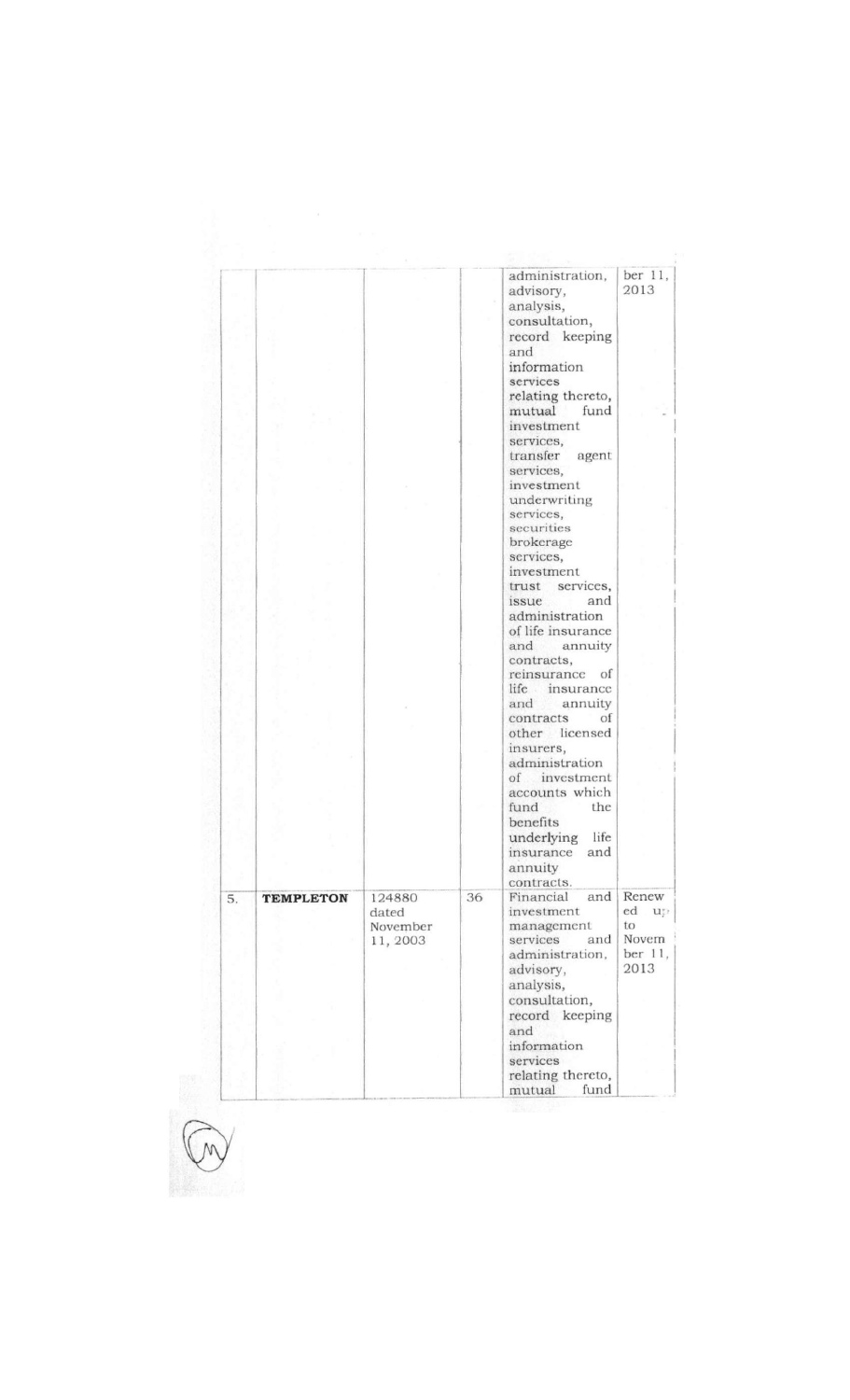|    |                                     |                                        |    | investment<br>services,<br>transfer agent<br>services,<br>investment<br>underwriting<br>services,<br>securities<br>brokerage<br>services,<br>investment<br>trust services.<br>and<br>issue<br>administration<br>of life insurance<br>and<br>annuity<br>contracts,<br>reinsurance<br>of<br>life insurance<br>and<br>annuity<br>contracts<br>of<br>other licensed<br>insurers,<br>administration<br>of investment<br>accounts which<br>fund<br>the<br>benefits<br>underlying<br>life<br>insurance<br>and<br>annuity |                                                     |
|----|-------------------------------------|----------------------------------------|----|-------------------------------------------------------------------------------------------------------------------------------------------------------------------------------------------------------------------------------------------------------------------------------------------------------------------------------------------------------------------------------------------------------------------------------------------------------------------------------------------------------------------|-----------------------------------------------------|
| 6. | <b>FRANKLIN</b><br><b>TEMPLETON</b> | 124881<br>dated<br>November<br>11,2003 | 36 | contracts.<br>Financial<br>and<br>investment<br>management<br>services<br>and<br>administration,<br>advisory,<br>analysis,<br>consultation,<br>record keeping<br>and<br>information<br>services<br>relating thereto,<br>mutual<br>fund<br>investment<br>services,<br>transfer agent<br>services,<br>investment<br>underwriting<br>services,<br>securities<br>brokerage<br>services,                                                                                                                               | Renew<br>ed<br>up<br>to<br>Novem<br>ber 11,<br>2013 |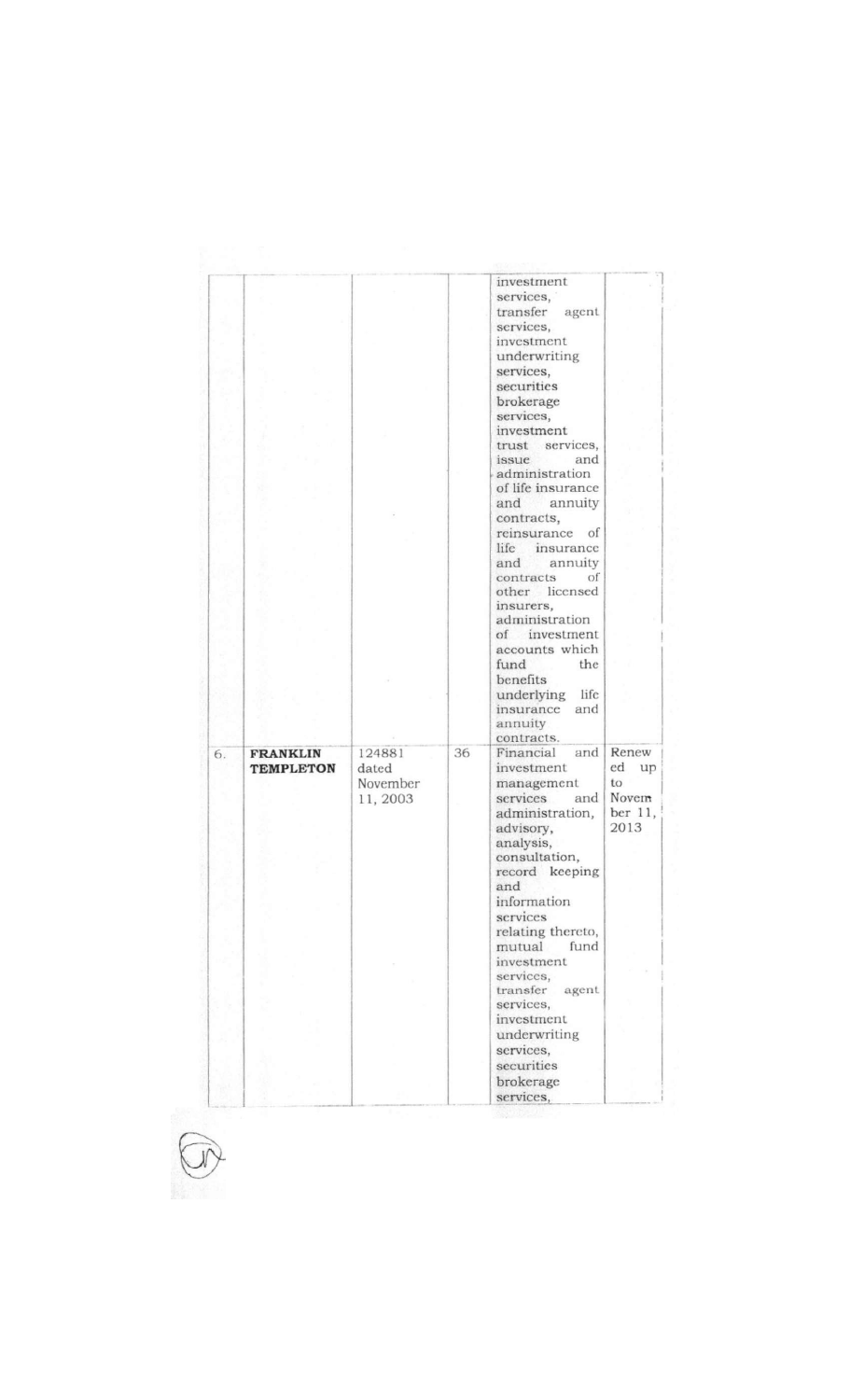|  | investment<br>trust services,    |
|--|----------------------------------|
|  | issue<br>and<br>administration   |
|  | of life insurance<br>and annuity |
|  | contracts,                       |
|  | reinsurance of<br>life insurance |
|  | and annuity<br>contracts<br>of   |
|  | other licensed<br>insurers,      |
|  | administration<br>of investment  |
|  | accounts which<br>fund<br>the    |
|  | benefits<br>underlying<br>life   |
|  | insurance and<br>annuity         |
|  | contracts.                       |

4.9 The Complainant has obtained top level domain names registrations for franklintempleton.com, franklintempleton.com, templeton.com, templetoncapital.com, franklintempleton-investments.com, franklintempletonindia.com, franklintempletonacademy.com, franklintempletonbank.com, franklintempletonfunds.com, fraklintempletongroup.com, The franklintempletoninternational.com etc. Complainant has also obtained country leel domain names (ccTLD) in numerous countries of the world franklintempleton.co.il, such as franklintempleton.co.uk, franklintempleton.com.au, franklintempleton.fi, franklintempleton.com.sg, franklintempleton.de, franklintempleton.cs, franklintempleton.eu, franklintempleton.fr, franklintempleton.ru, franklintempleton.nu, etc. The Complainant has filed list of domain names comprising 'FRANKLIN TEMPLETON', owned by them.

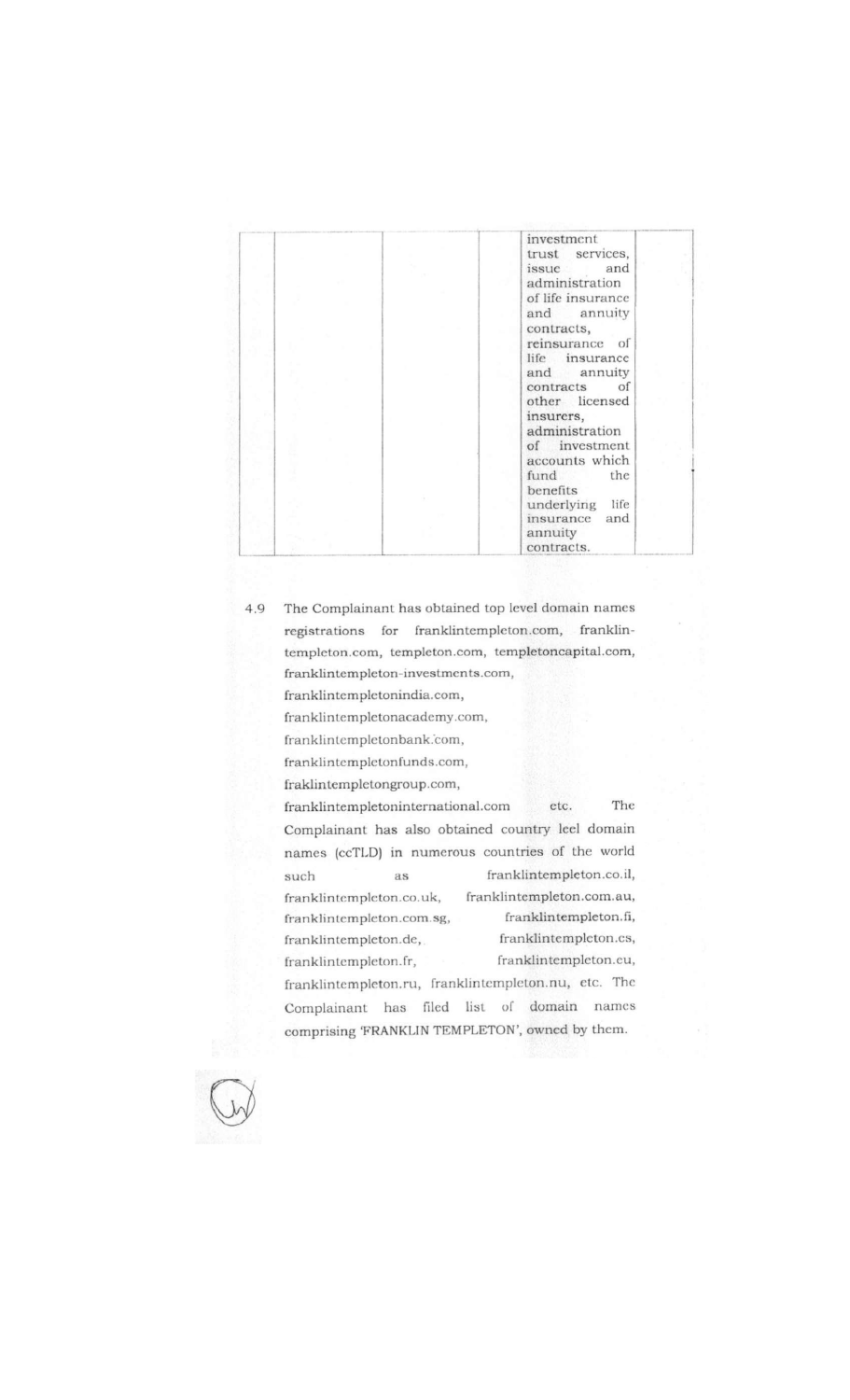4,10 The Respondent did not disputed any of the contentions as have been raised by the Complainant in its Complaint regarding the transfer of domain name FRANKLINTEMPLETON.IN to the Complainant.

### 5. **Parties Contentions**

# A **Complainant**

5A( 1} The Complainant submits that Respondent had

registered the domain name FRANKLINTEMPLETON.IN and has provided WHOIS records and print outs as evidence. The Complainant further submits that the Respondent has parked the domain on [sedo.com a](http://sedo.com)nd has put the domain for sale. He further submits that the Respondent has 'Offer Description' of domain names as under:-

#### **"Offer Description**

*If you know mutual funds, then you know Franklin Templeton. This domain is a bedrock name for the financial industry. Plus, their India mutual fund is very popular in India and throughout the world. This domain will be a very visited website with heavy traffic-much from type-ins from the 1.2 Billion residents of India. Don't miss you opportunity to get this valuable domain"* 

#### 5A(2) The Complainant submits that the Respondent has

provided links to websites offering information on other mutual funds investments which may be their competitors.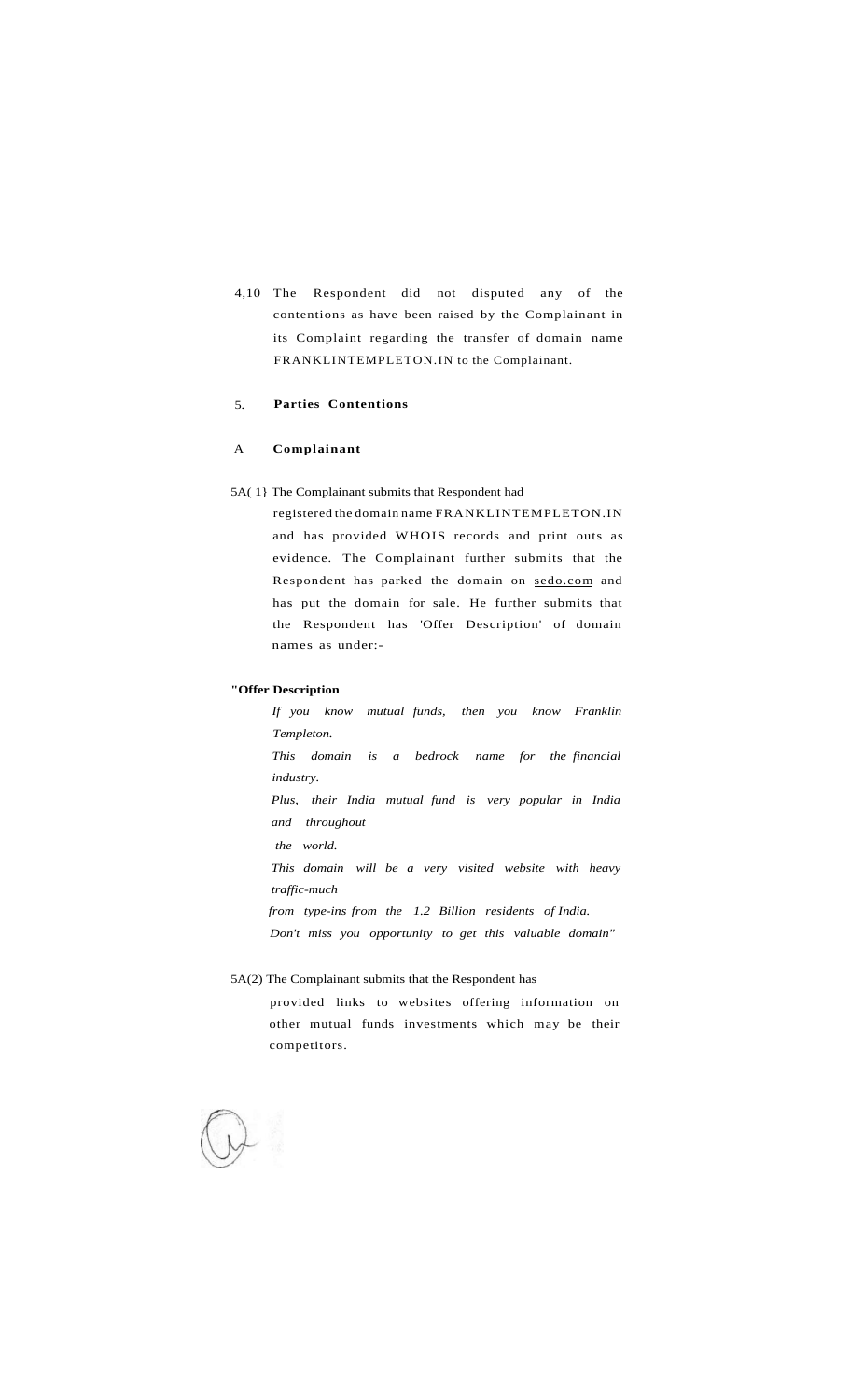The Complainant has filed the print outs from the impugned website of the Registrant as an annexures to the Complaint.

# B **Respondent**

The Respondent has been given two opportunities to file its response to the Complainant by the panel by its notice dated 1 1<sup>th</sup> December, 2008 and 24th December, 2008.

# The Respondent has failed and/or neglected and/or

omitted to file any response to the Complaint filed by the Complainant.

# 6 **Discussions and Findings**

#### 6.1 The Complainant, while filing the Complaint,

submitted to arbitration proceedings in accordance with the .in Dispute Resolution Policy and the Rules framed thereunder in terms of paragraph (3b) of the Rules and Procedure. The Respondent also submitted to the mandatory arbitration proceedings in terms of paragraph 4 of the policy.

# 6.2 Paragraph 12 of the Rules provides that the Panel is to

decide the Complaint on the basis of the statements and documents submitted and that there shall be no in-person hearing {including hearing by teleconference video conference, and web conference) unless, the Arbitrator, in his sole discretion and as an exceptional circumstances, otherwise determines that such a hearing is necessary for deciding the Complaint. I do not think that the present case is of exceptional nature where the determination cannot be made on the basis of material on record and without in-person hearing. Sub Section 3 of Section 19 also empowers the Arbitral Tribunal to conduct the proceedings in the

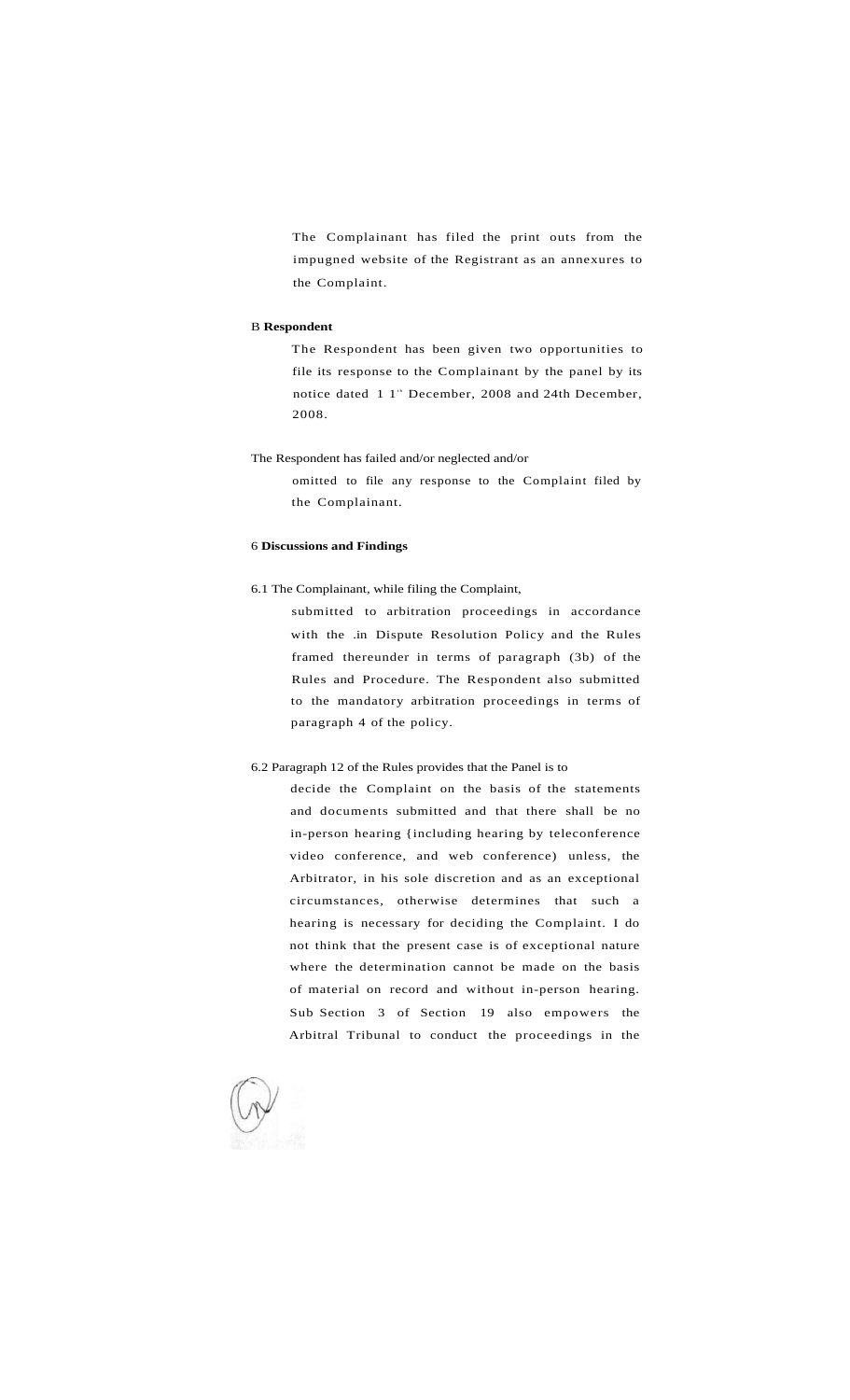manner it considers appropriate including the power to determine the admissibility, relevance, materiality and weight of any evidence.

6,3 It is therefore appropriate to examine the issues in the light of statements and documents submitted as evidence as per Policy, Rules and the provisions of the Act.

# 6.4 Under order 8 Rule 10 of the Code of Civil Procedure,

the arbitrator is empowered to pronounce judgment against the Respondent or to make such order in relation to the Complaint as it think fit in the event, the Respondent fails to file its reply to the Complaint in the prescribed period of time as fixed by the panel.

#### The award can be pronounced on account of default of

Respondent without considering statements or averments made by the Complainant on merit. However, in view of the fact that preliminary onus is on the Complainant to satisfy the existence of all conditions under the policy to obtain the reliefs claimed, the panel feels it appropriate to deal with the averments made by the Complainant in its Complaint in detail and to satisfy itself if the conditions under the policy stand satisfied.

The Complainant has filed evidence by way of Annexure A to S with the Complaint,

The Respondent has not filed its reply or any documentary evidence.

6.5 The onus of proof is on the Complainant. As the

proceedings is of a civil nature, the standard of proof is on the balance of probabilities. The material facts pleaded in the Complaint concerning the

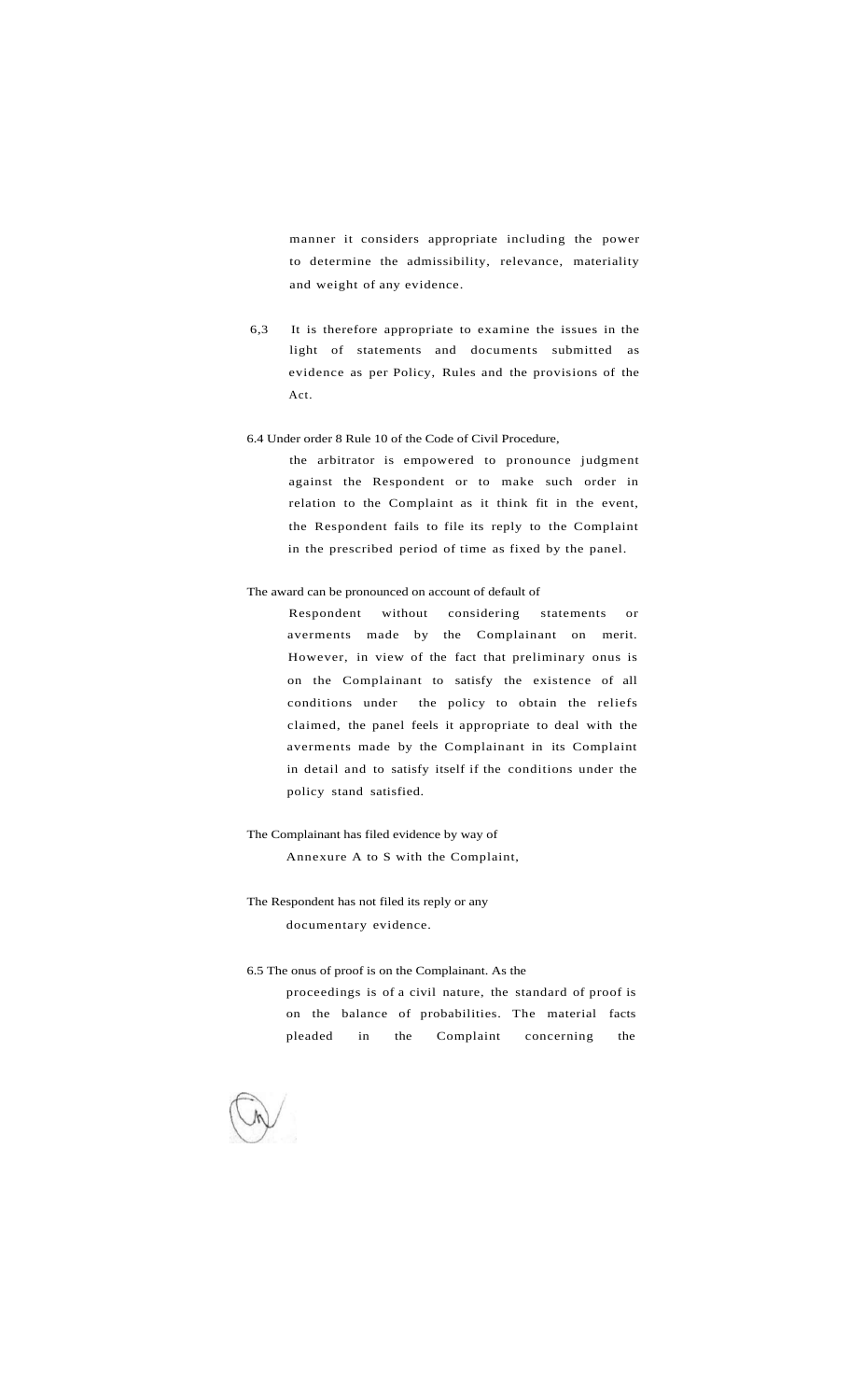Complainant's legitimate right, interest and title in the trade mark, trade name and domain name FRANKLIN TEMPLETON and the reputation accrued thereto have neither been dealt with nor disputed or specifically denied by the Respondent. The Respondent has not also denied the correctness and genuineness of any of the annexures filed by the Complainant along with the Complaint

- 6.6 Under the provisions of Order 8 Rule 5 of the Code of
	- Civil Procedure, 1908 the material facts as are not specifically denied are deemed to be admitted,
- 6.7 The decision of Hon'ble Supreme Court of India in the
	- matter of Jahuri Sah Vs. Dwarika Prasad -AIR 1967 SC 109, be referred to. The facts as are admitted expressly or by legal fiction require no formal proof. (see Section 58 of the Indian Evidence Act, 1872).

# 6.8 The Panel therefore accepts case set up and the

evidence filed by the Complainant and concludes that the same stand deemed admitted and proved in accordance with law. The Complainant has provided the WHOIS record for the domain name FRANKLIN TEMPLETON.IN to the Panel as annexure to the Complaint details whereof are as follows:-

# Name: Mr. David

| Address:   |       | Dlugitch, P.O. Box No. 4661, |  |  |
|------------|-------|------------------------------|--|--|
|            |       | Florida 33041, USA           |  |  |
| Phone:     | $- -$ | $+305.5551212$               |  |  |
| $E$ -mail: |       | southernmost@gmail.com       |  |  |

6.9 Paragraph 10 of the Policy provides that the remedies

available to the Complainant pursuant to any proceedings before an arbitration panel shall be

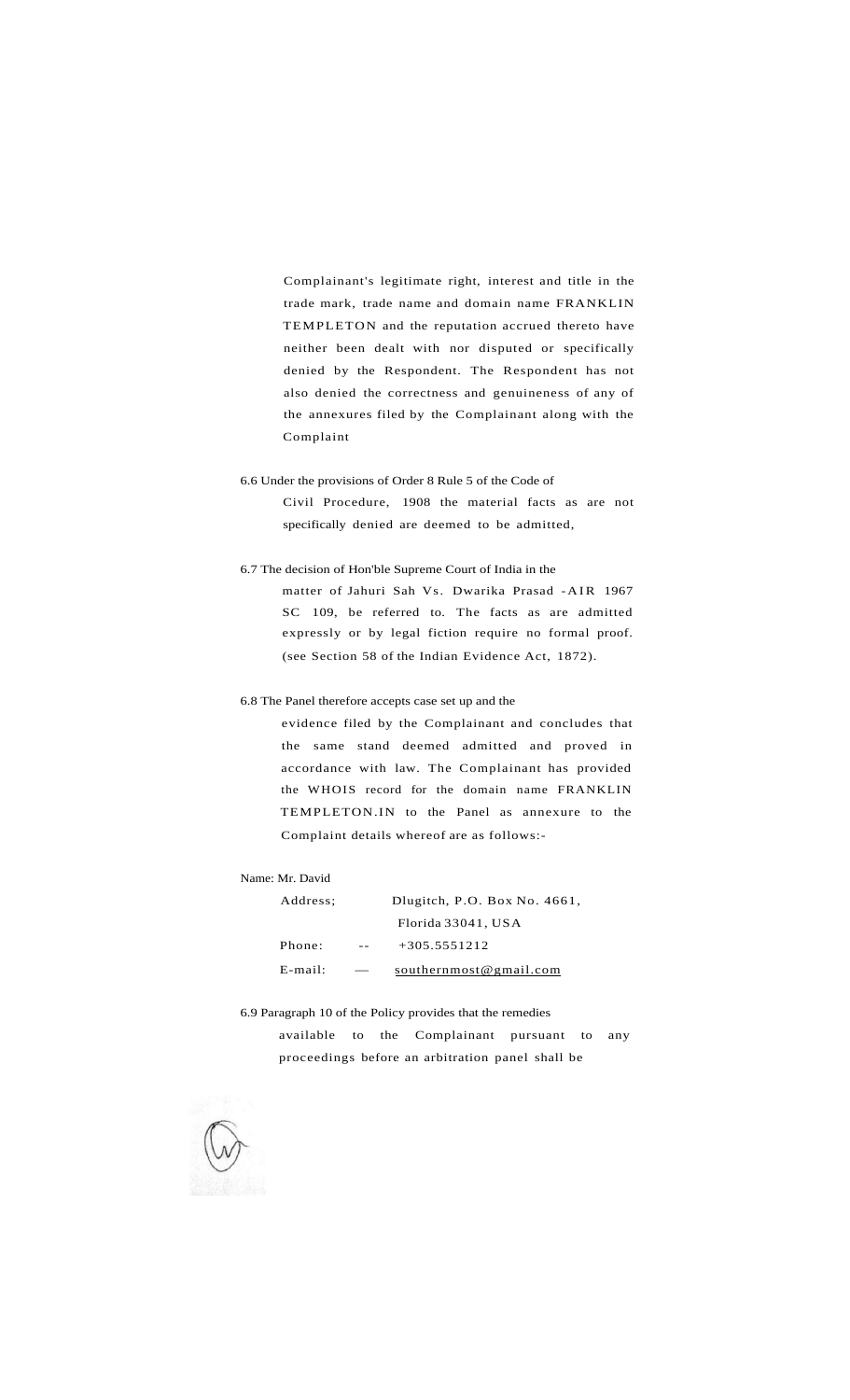limited to the cancellation or transfer of domain name registration to the Complainant

6.10 Paragraph 4 of the Policy lists three elements that the Complainant must prove to merit a finding that the domain name of the Respondent to be transferred to the Complainant or cancelled;

(i) the domain names are identical or confusingly similar to a name, trademark or service mark in which the Complainant has rights; and

(ii) the Respondent has no rights or legitimate interests in respect of the domain names; and

(iii) the domain names have been registered and are being used in bad faith.

That being so, the Panel will now proceed to examine if

the Complaint has otherwise discharged its onus to prove each of the three elements specified in paragraph 4 of the Policy.

## A, **Identical or Confusingly Similar**

# 6A.1 The Complainant is the owner of trade mark/name

FRANKLIN TEMPLETON around the world mainly covering services relating to Mutual Funds Investment, Port folio Management Services, Investment Management and Asset: Management Services,

- 6A.2 It. is not dispute that the Complainant holds registration of the trade mark FRANKLIN TEMPLETON
	- in India and around the world.

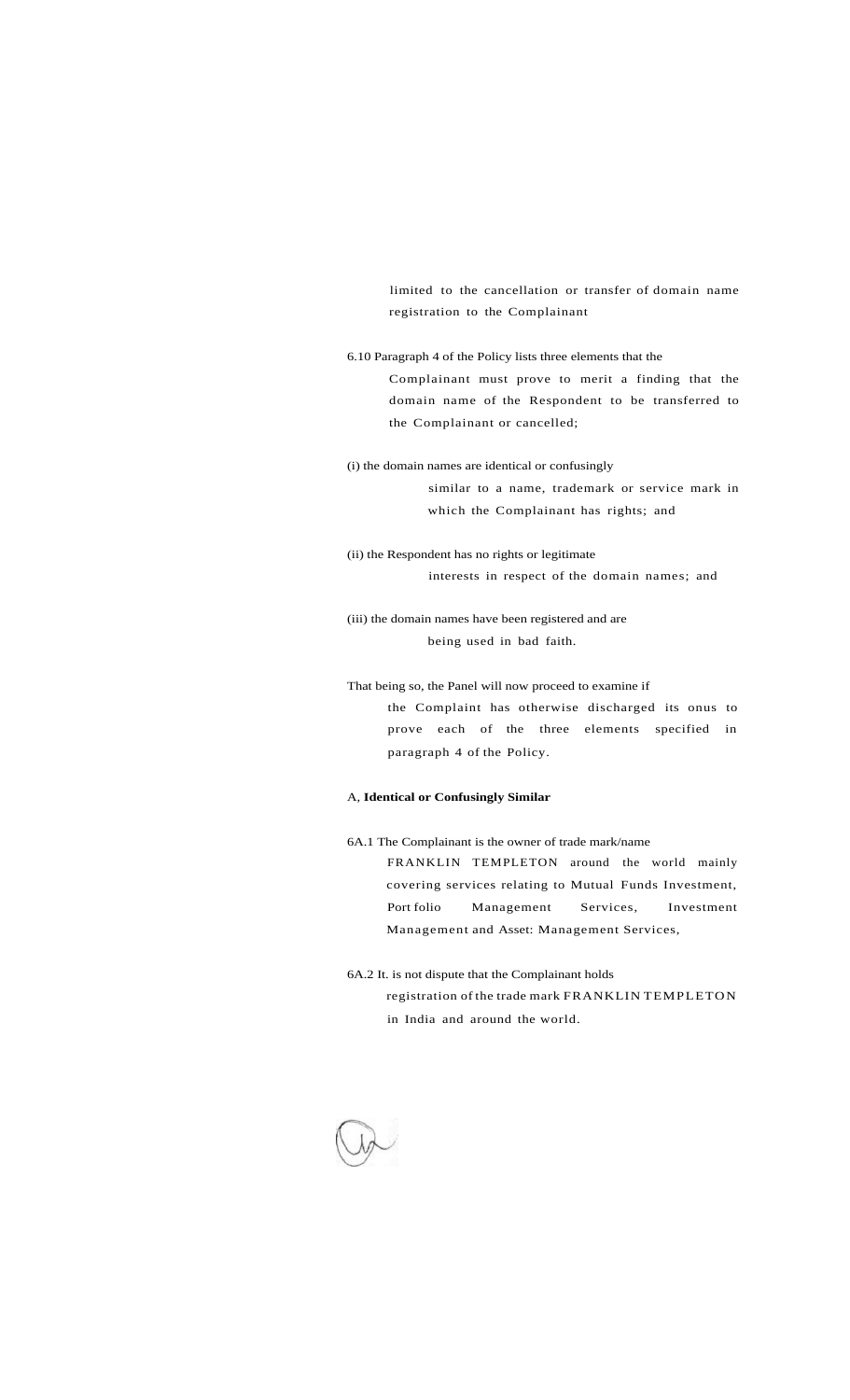6A.3 The Complainant submits that the impugned domain name FRANKLINTEMPLETON.IN is identical to its following domain names:

| S. No. | Complainant's domain names                     | Registrant's           |  |  |
|--------|------------------------------------------------|------------------------|--|--|
|        |                                                | domain name            |  |  |
| 1,     | franklin-templeton.com,                        |                        |  |  |
| 2.     | franklintempleton.com,                         | franklin templeton. in |  |  |
| 3.     | franklintemplctonindia.com                     |                        |  |  |
| 4,     | franklintempleton.co.il                        |                        |  |  |
| 5.     | franklintempleton.com.au                       |                        |  |  |
| 6.     | franklintempleton.co.uk                        |                        |  |  |
| 7.     | franklintempleton.com.sg                       |                        |  |  |
| 8,     | Franklintempleton-                             |                        |  |  |
| 9.     | investment.com<br>Franklintempletonacademy.com |                        |  |  |
| 10.    | franklintempleton.de                           |                        |  |  |
| 11     | franklintempleton.eu                           |                        |  |  |
| 12.    | franklintempleton.fi                           |                        |  |  |
| 13.    | franklintempleton.fr                           |                        |  |  |
| 14.    | franklintempleton.es                           |                        |  |  |
| 15.    | franklintempleton.ru                           |                        |  |  |

Note: the said list is illustrative and not exhaustive

The same is not disputed by the Respondent.

### 6A.4 The Respondent has thus failed to prove the first

element of establishing the Complainant rights in the trade mark /service mark FRANKLIN TEMPLETON.

# **B. Rights or Legitimate Interests**

6B.1 Paragraph 7 of the Policy lists the following three nonexistence methods for determining whether the Respondent has rights or legitimate interests in a disputed domain name:

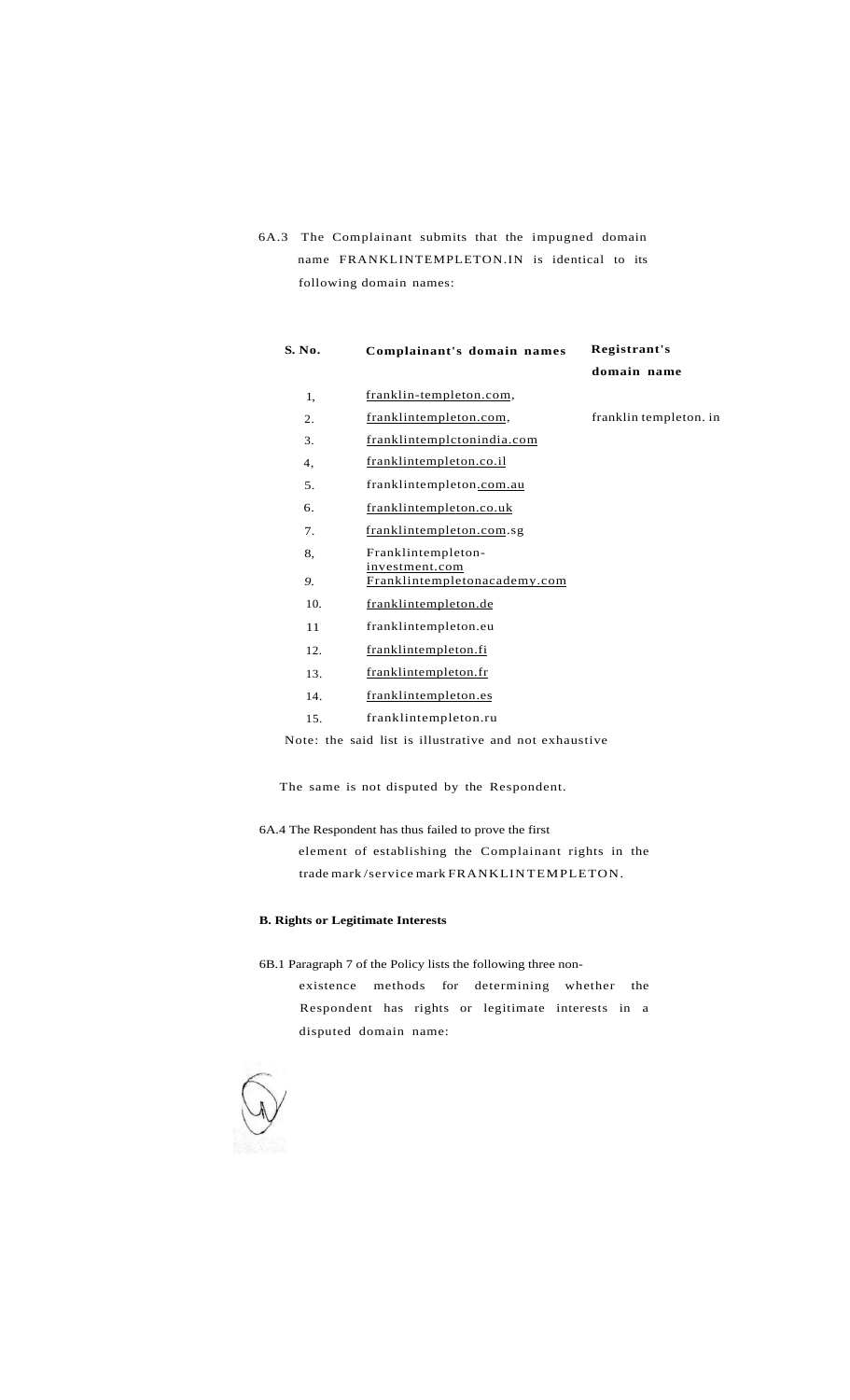(i) before any notice to the Registrant of the dispute, the Registrant use of, or demonstrate preparations to use, the domain name or a name corresponding to the domain name in connection with a bona fide offering of goods or services;

# (ii) the Registrant (as an individual, business, or

other organization) have been commonly known by the domain name, even if the Registrant has acquired no trademark or service mark rights; or

### (iii) the Registrant is making a legitimate

noncommercial or fair use of the domain name, without intent for commercial gain to misleadingly divert consumers or to tarnish the trademark or service mark at issue.

### 6B.2 The impugned domain name has been parked at

[www.sedo.com f](http://www.sedo.com)or sale. Sedo is a well-known site for selling domains. Sedo's [JSP is that it allows Registrants to simply place their domain names at its website for sale. Sedo further facilities Registrants by providing targeted ad links which give a 'flavour' to the interested buyer as to the kind of domain name that is on offer. The Registrant herein is not. offering any goods/services of his own under the domain name franklintempleton.in. In fact, the website simply lists out various mutual funds being offered by the Complainants alongwith links to the websites of entities that arc in the same line of business as that of the Complainants. Therefore, by no stretch of imagination can be Registrant demonstrate any use relating to bona fide offering of goods or services before any notice of this dispute or at any point in time whatsoever.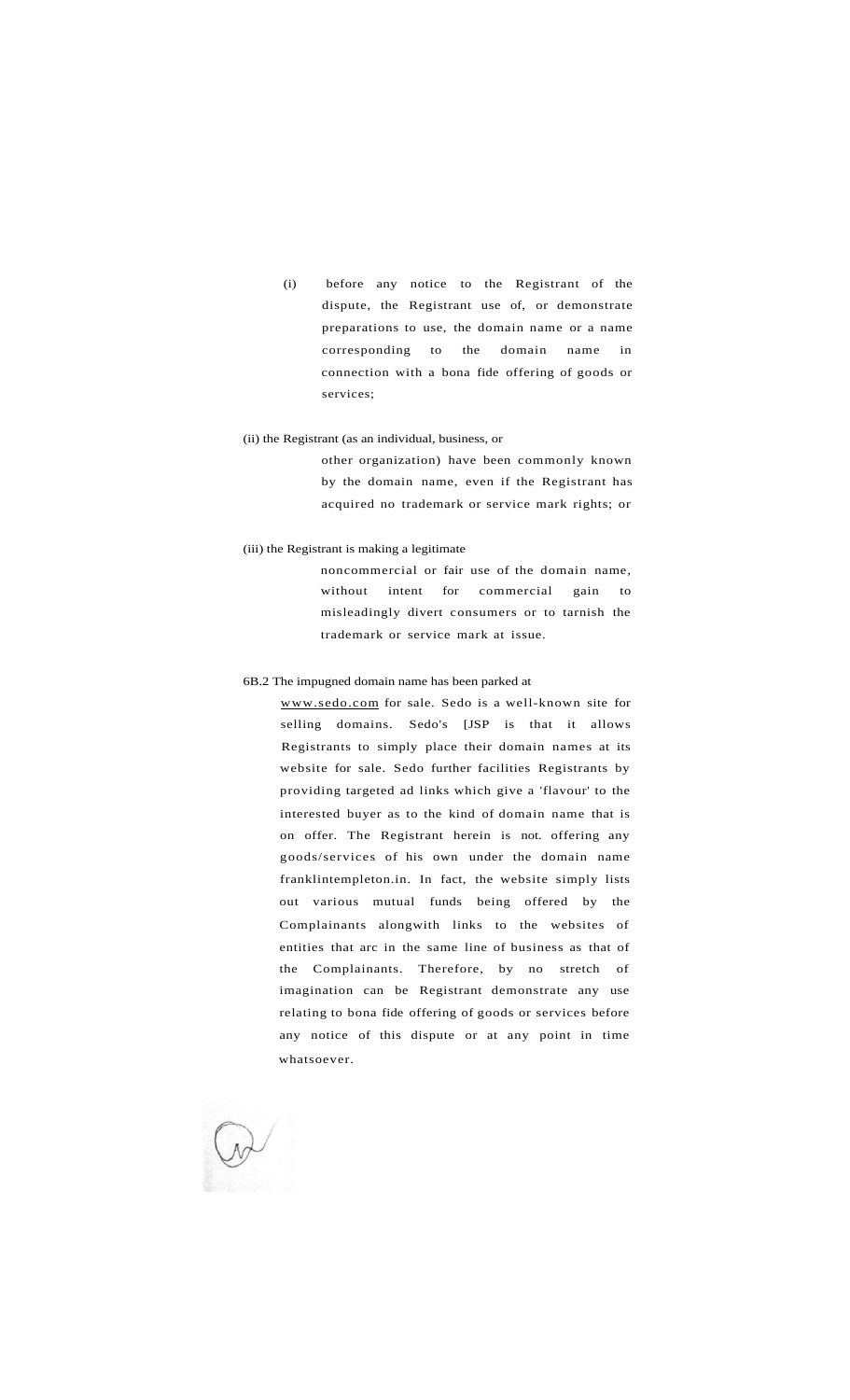The Registrant has used the picture of Benjamin Franklin on its website. This is in fact a trade mark of the Complainants. Further, the Registrant has even acknowledged rights of the Complainants. It is submitted by the Complainant that in the global investment arena both the 'FRANKLIN' and TEMPLETON' mutual funds have been active for more than hair a century. Further, due to the continuing use of 'FRANKLIN TEMPLETON' as a trade mark/name since 1992, the said mark/name is distinctive of the Complainants' products and business and is associated with them alone. On the other hand, the Registrant registered the impugned domain name only recently on February 27, 2008. Therefore, it is crystal clear that the Registrant is not known by the said domain name.

The Registrant is not making any legitimate non-

commercial or legitimate fair use of the domain name. Merc listing the funds being offered by the Complainants alongwith links to the websites of Complainants' competitors who arc in the same line of business cannot come under the definition of 'bona fide use'. The same is aimed to gain mileage from the immense goodwill and reputation of the Complainants' trade mark(s) thereby creating a dent in their business. Also, by narrating the business profile of the Complainants and parking the impugned domain name on [sedo.com,](http://sedo.com) the Registrant is actually attempting to sell the impugned domain name at a higher price. Thus, the Registrant is indulging in (i) "unfair use of the domain name with an intention to reap profits therefrom" (ii) "misleading/diverting" customers to the Complainants' competitors' websites" and (iii) tarnishing the goodwill and reputation enjoyed by the Complainant' well-known trade mark 'FRANKLIN TEMPLETON'.

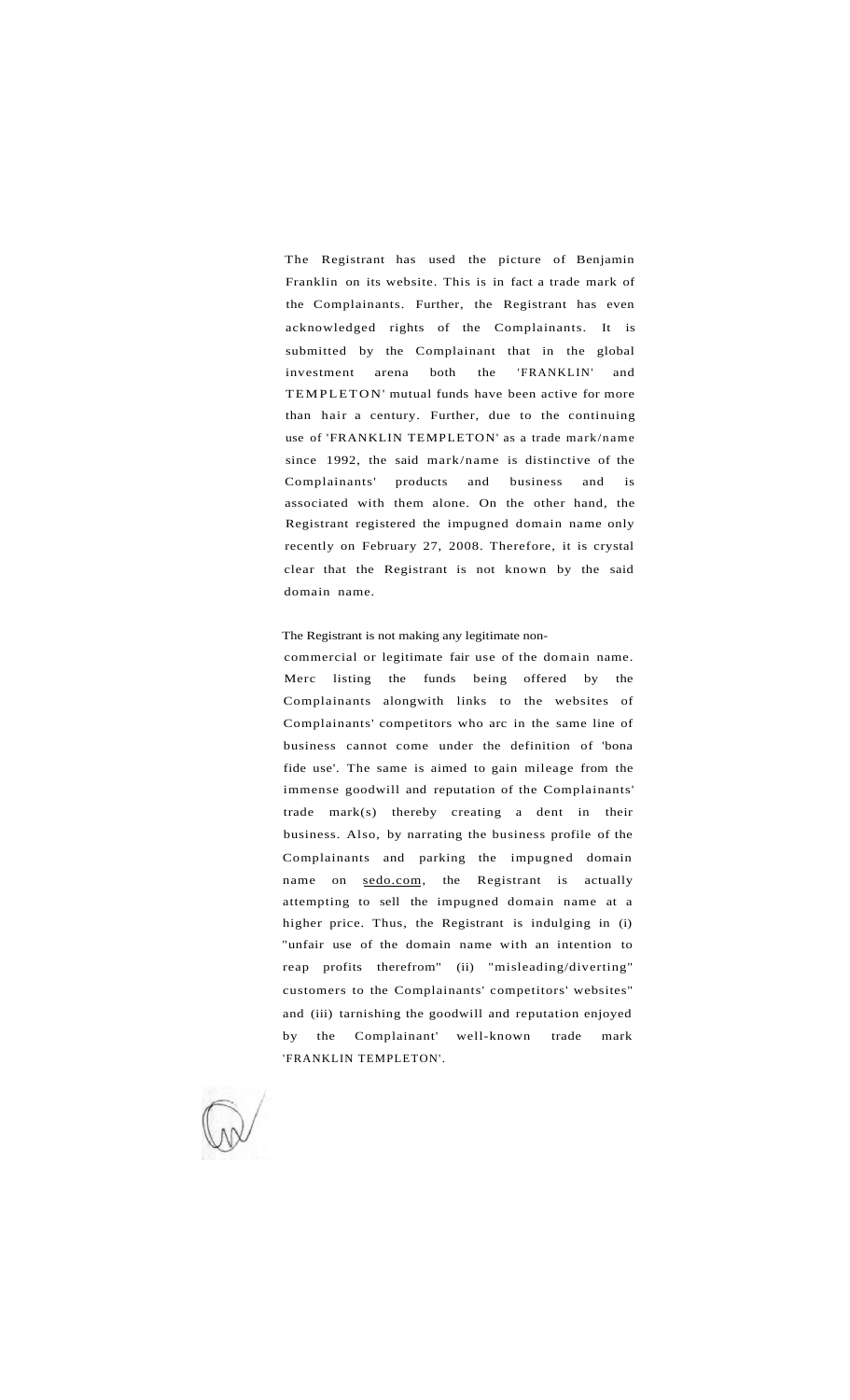- 6B.3 The Respondent did not dispute any of the contentions raised by the Complainant in its Complaint. The case set up by the Complainant is deemed to be admitted as not disputed by the Respondent.
- 6B.4 The Panel, therefore holds that the circumstances

listed above demonstrates rights or legitimate interests of the Complainant in the domain name FRANKLINTEMPLETON.IN and holds that Respondent has infringed the rights of the Complainant by registering the Domain Name.

# C **Registered and used** in **Bad Faith**

- 6C. 1 For a Complainant to succeed, the Panel must be satisfied that a domain name has been registered and is being used in bad faith.
- 6C.2 Paragraph 6 of the Policy slates circumstances which,

if found, shall be evidence of the registration and use of a domain name in bad faith:

#### (i) circumstances indicating that the Registrant has

registered or the Registrant has acquired the domain name primarily for the purpose of selling, renting, or otherwise transferring the domain name registration to the complainant who is the owner of the trademark or service mark or to a competitor of that complainant, for valuable consideration in excess of our documented out-of-pocket costs directly related to the domain name; or

(ii) the Registrant has registered the domain name in order to prevent the owner of the trademark or service mark from reflecting the mark in a

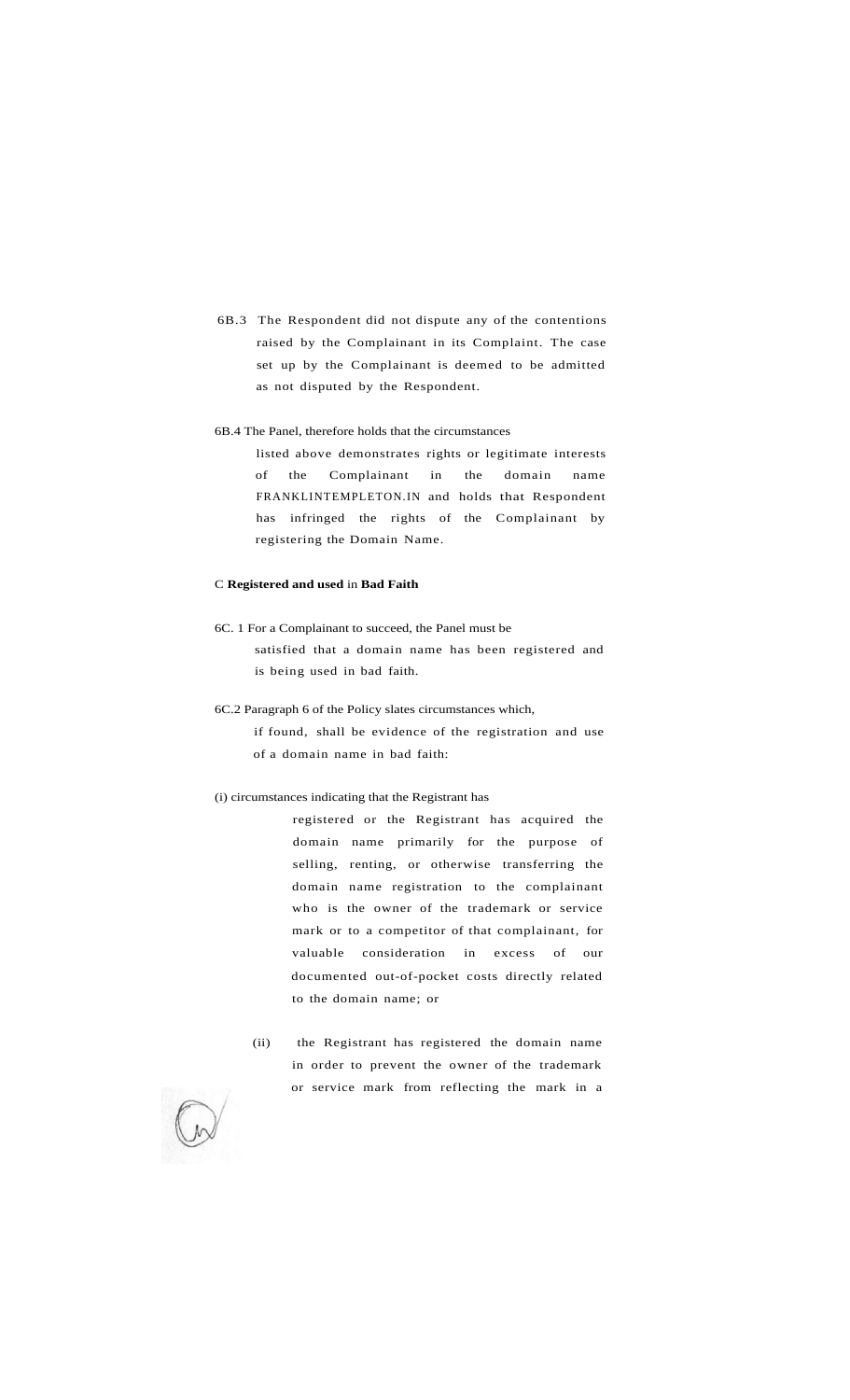corresponding domain name, provided that you have engaged in a pattern of such conduct; or

#### (iii) by using the domain name, the Registrant has

intentionally attempted to attract, Internet users to the Registrant website or other online location, by creating a likelihood of confusion with the complainant's mark as to the source, sponsorship, affiliation, or endorsement of the Registrant website or location or of a product or service on the Registrant website or location".

# 6C.3 The Registrant has registered the impugned domain

name 'franklintempleton.in' with the sole purpose of selling/transferring the same for excessive consideration. The said objective is evident from the fact that the impugned domain name has been parked at [www.sedo.com,](http://www.sedo.com) a well-known website for selling domain names to interested parties. Further, the Registrant through the said website trumpets the advantages associated with the impugned domain name, thereby soliciting the visitors to buy the impugned domain name (see 'Offer Description' at [www.scdo.com.](http://www.scdo.com) **Annexure-N).** Thus, the said act by the Registrant clearly establishes (mis)usc of Complainants' registered and well-known trade mark (s)/name(s) 'FRANKLIN TEMPLETON' to gain illegal benefits.

### (i) The Registrant registered the impugned domain

name knowing fully well of Complainants' goodwill/reputation as well as their worldwide registration vesting in the trade mark/s, trade name/s and domain name/s comprising 'FRANKLIN TEMPLETON'. Thus, the registration of the domain name by the Registrant has resulted in

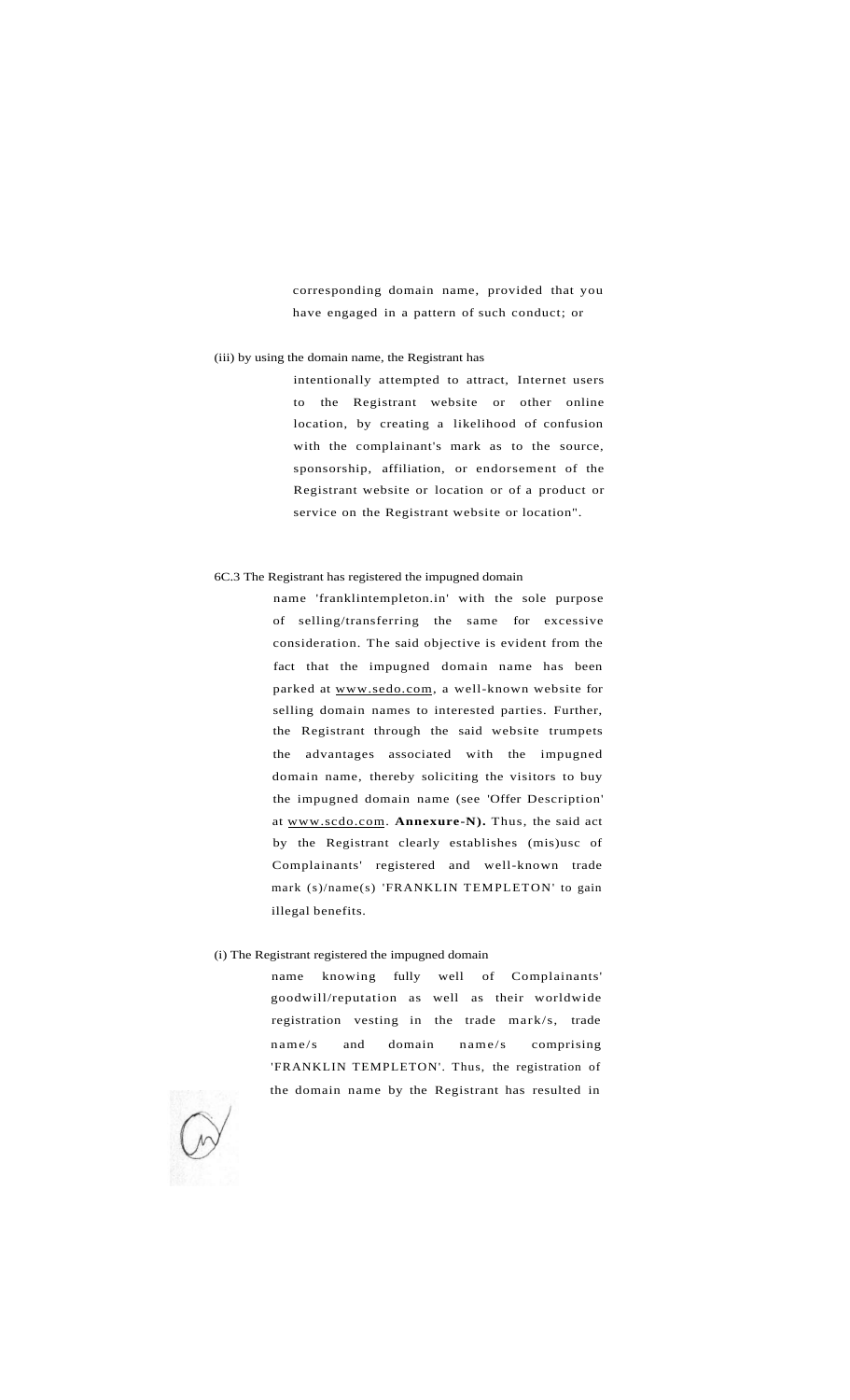the Complainant being prevented from reflecting the trade mark(s}/name(s) 'FRANKLIN TEMPLETON' in a corresponding domain name with the INRegistry which is presently in the name of the Registrant. The Complainants have already established that they own and manage several ccTLDs comprising 'FRANKLIN TEMPLETON'.

(ii) The Registrant's website has been constructed in a

manner so as to portray an association/affiliation with the Complainant. The Registrant has even posted the photograph of Mr. Benjamin Franklin, one of the founding fathers of the USA, which forms part of the website/trade marks/printed materials of the Complainants. Further, the confusion is further enhanced by the presence of links to the websites of Complainants competitors. Thus, theconduct of the Registrant amply proves it's mala fide to attract internet users to its website by creating a likelihood of confusion with the Complainants name(s) or mark(s) as to the source, sponsorship, affiliation, or endorsement of the Registrant's website and/or of a product/service on the Registrant's website Further, internet users desirous of accessing the Complainants website may get diverted to the impugned website, thereby creating confusion in their minds.

- 6C.4 The Respondent docs not dispute any of the contentions raised by the Complainant,
- 6C.5 The panel accepts the contentions of the Complainant

as have been raised by them and holds that the registration of the domain name on part of the Respondent is in bad faith.

7. **Decision**